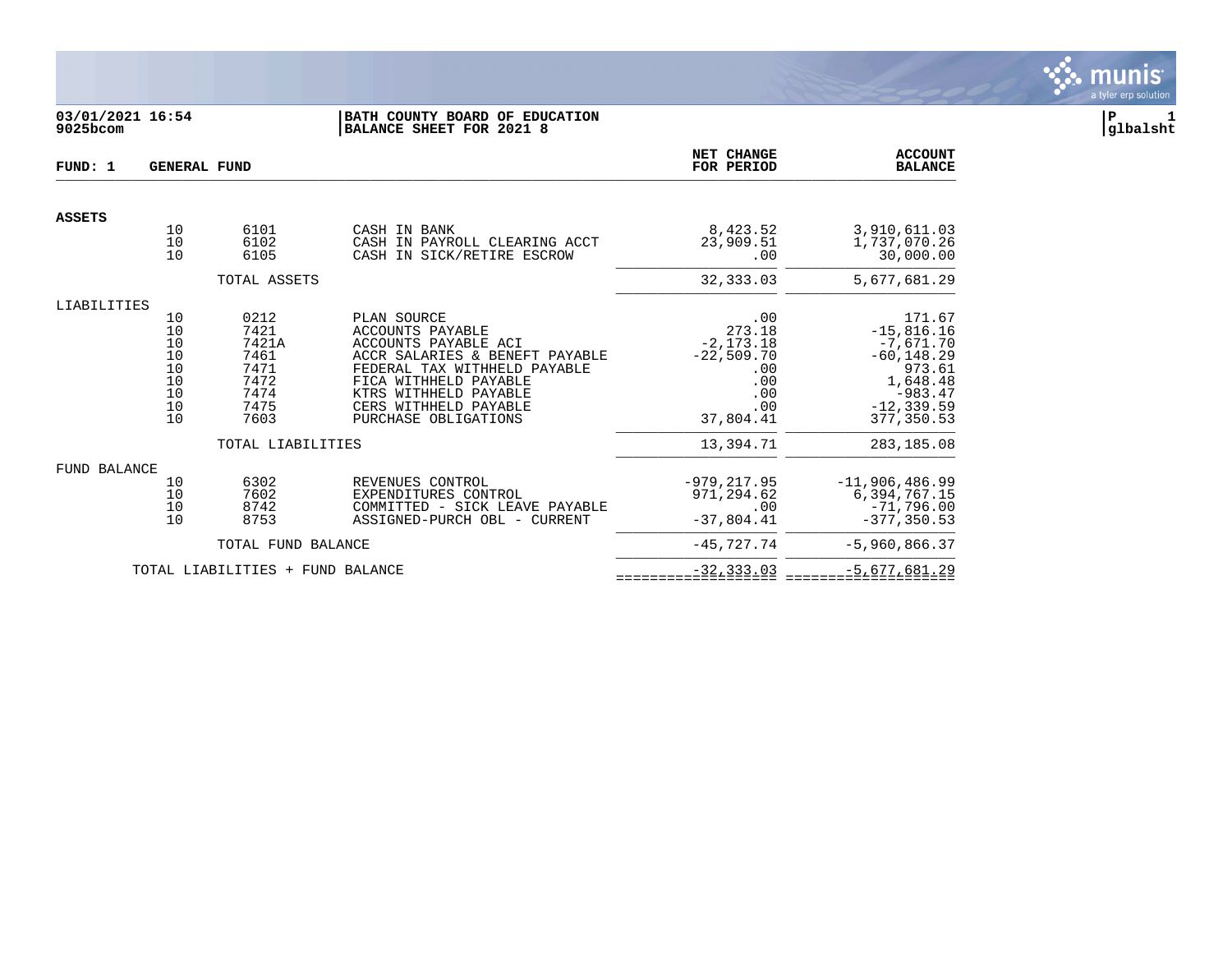

# **03/01/2021 16:54 |BATH COUNTY BOARD OF EDUCATION |P 2 9025bcom |BALANCE SHEET FOR 2021 8 |glbalsht**

| FUND: 2             |                | SPECIAL REVENUE                  |                                                                          | NET CHANGE<br>FOR PERIOD                    | <b>ACCOUNT</b><br><b>BALANCE</b>                 |
|---------------------|----------------|----------------------------------|--------------------------------------------------------------------------|---------------------------------------------|--------------------------------------------------|
| <b>ASSETS</b>       |                |                                  |                                                                          |                                             |                                                  |
|                     | 20             | 6101                             | CASH IN BANK                                                             | $-89,434.70$                                | 10,534.69                                        |
|                     |                | TOTAL ASSETS                     |                                                                          | $-89,434.70$                                | 10,534.69                                        |
| LIABILITIES         | 20<br>20       | 7421A<br>7603                    | ACCOUNTS PAYABLE ACI<br>PURCHASE OBLIGATIONS                             | $-7,766.52$<br>3,440.87                     | $-8,318.52$<br>77,314.72                         |
|                     |                | TOTAL LIABILITIES                |                                                                          | $-4, 325.65$                                | 68,996.20                                        |
| <b>FUND BALANCE</b> | 20<br>20<br>20 | 6302<br>7602<br>8753             | REVENUES CONTROL<br>EXPENDITURES CONTROL<br>ASSIGNED-PURCH OBL - CURRENT | $-175, 384.70$<br>272,585.92<br>$-3,440.87$ | $-2,824,840.51$<br>2,822,624.34<br>$-77, 314.72$ |
|                     |                | TOTAL FUND BALANCE               |                                                                          | 93,760.35                                   | $-79,530.89$                                     |
|                     |                | TOTAL LIABILITIES + FUND BALANCE |                                                                          | 89,434.70                                   | $-10,534.69$                                     |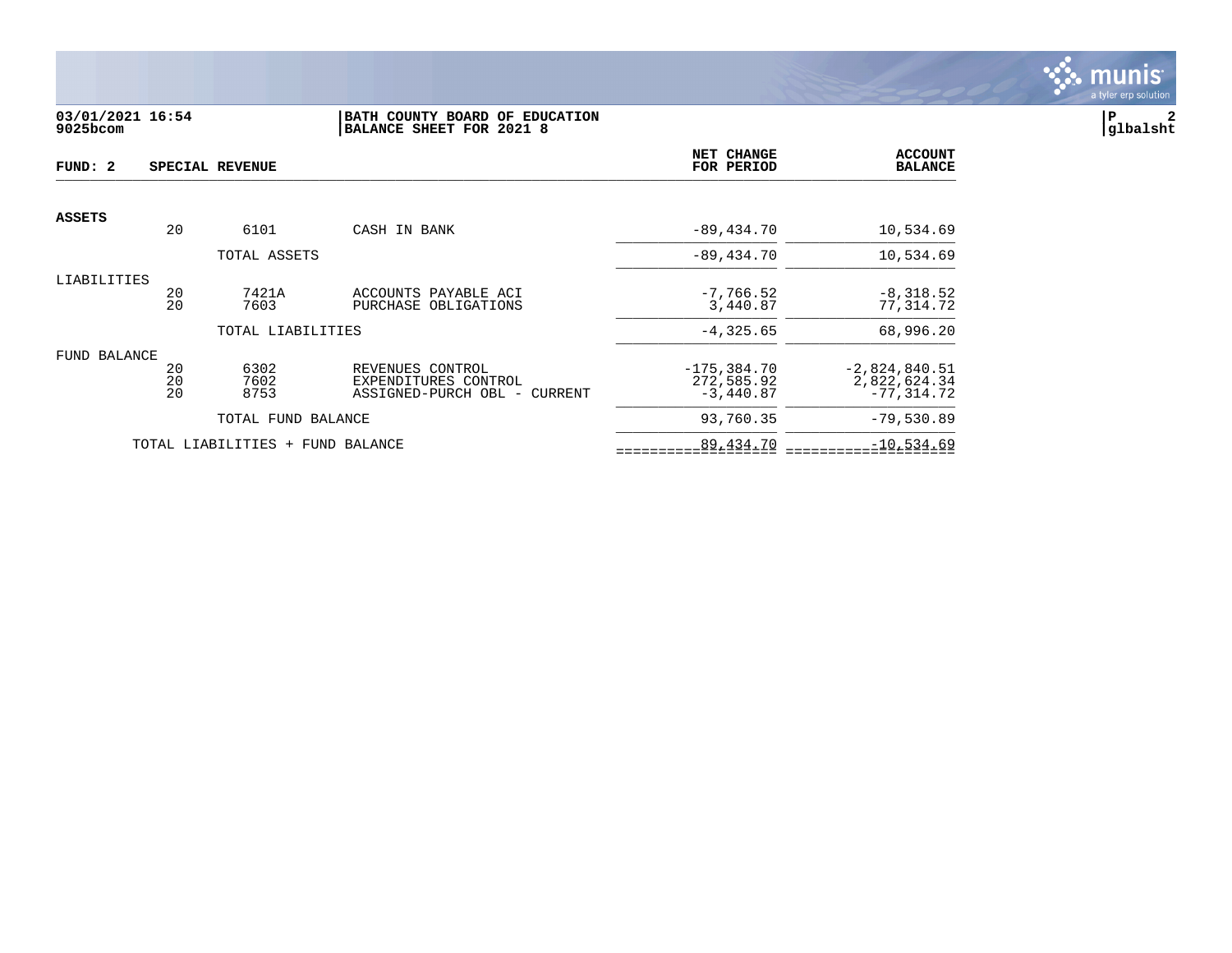

#### **03/01/2021 16:54 |BATH COUNTY BOARD OF EDUCATION |P 3 9025bcom |BALANCE SHEET FOR 2021 8 |glbalsht**

| FUND: 21      |                | DISTRICT ACTIVITY FD (ANNUAL)    | <b>NET CHANGE</b><br>FOR PERIOD                                          | <b>ACCOUNT</b><br><b>BALANCE</b> |                                            |
|---------------|----------------|----------------------------------|--------------------------------------------------------------------------|----------------------------------|--------------------------------------------|
| <b>ASSETS</b> |                |                                  |                                                                          |                                  |                                            |
|               | 21             | 6101                             | CASH IN BANK                                                             | $-529.99$                        | 103,350.01                                 |
|               |                | TOTAL ASSETS                     |                                                                          | $-529.99$                        | 103,350.01                                 |
| LIABILITIES   | 21<br>21       | 7421A<br>7603                    | ACCOUNTS PAYABLE ACI<br>PURCHASE OBLIGATIONS                             | .00<br>355.72                    | $-63.60$<br>12,800.87                      |
|               |                | TOTAL LIABILITIES                |                                                                          | 355.72                           | 12,737.27                                  |
| FUND BALANCE  | 21<br>21<br>21 | 6302<br>7602<br>8753             | REVENUES CONTROL<br>EXPENDITURES CONTROL<br>ASSIGNED-PURCH OBL - CURRENT | .00<br>529.99<br>$-355.72$       | $-110, 773.45$<br>7,487.04<br>$-12,800.87$ |
|               |                | TOTAL FUND BALANCE               |                                                                          | 174.27                           | $-116,087.28$                              |
|               |                | TOTAL LIABILITIES + FUND BALANCE |                                                                          | 529.99                           | $-103, 350.01$                             |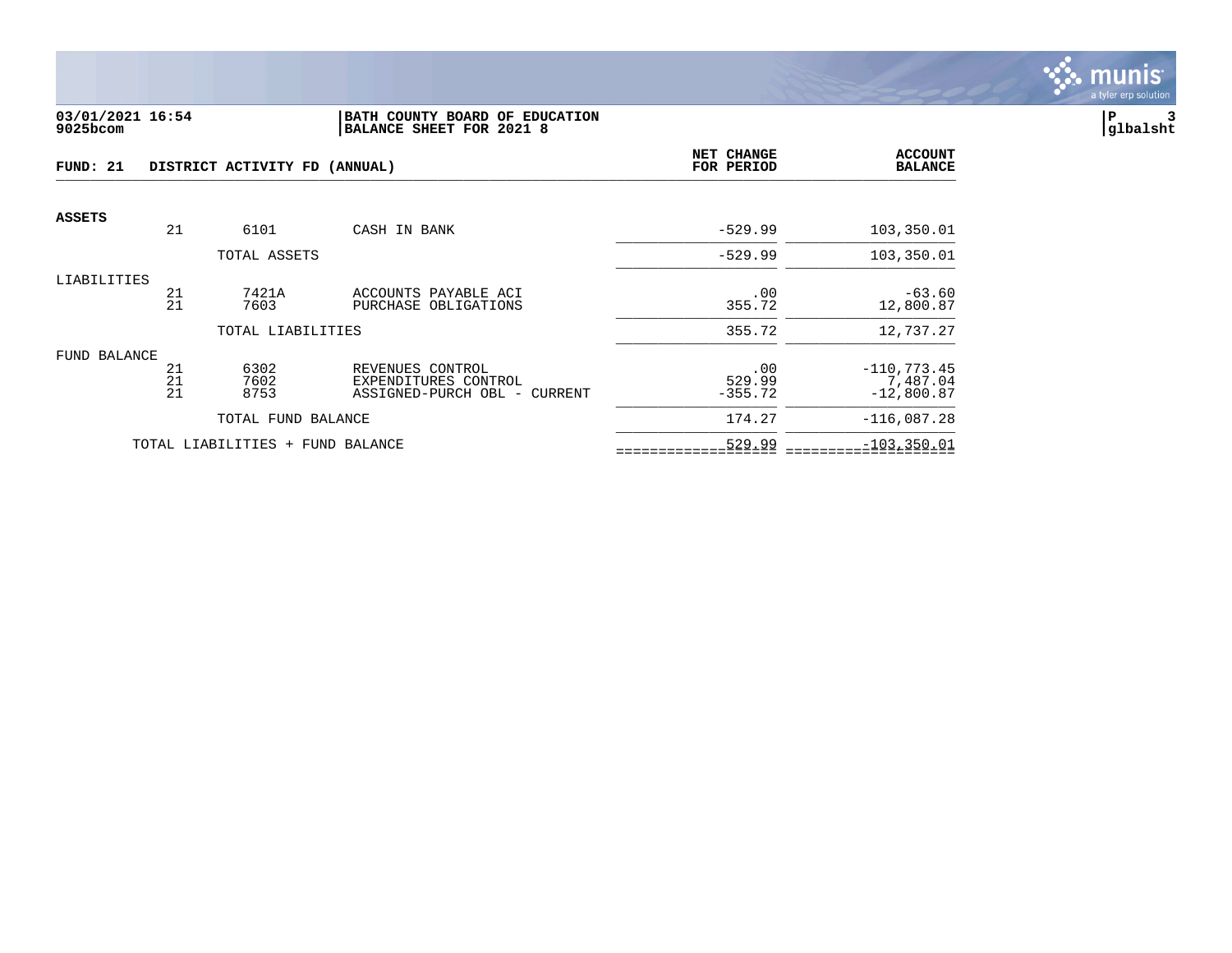

# **03/01/2021 16:54 |BATH COUNTY BOARD OF EDUCATION |P 4 9025bcom |BALANCE SHEET FOR 2021 8 |glbalsht**

| FUND: 310<br>CAPITAL OUTLAY FUND |    |                                  |                  | NET CHANGE<br>FOR PERIOD | <b>ACCOUNT</b><br><b>BALANCE</b> |
|----------------------------------|----|----------------------------------|------------------|--------------------------|----------------------------------|
| <b>ASSETS</b>                    | 31 | 6101                             | CASH IN BANK     | .00                      | 86,105.00                        |
|                                  |    | TOTAL ASSETS                     |                  | .00                      | 86,105.00                        |
| FUND BALANCE                     | 31 | 6302                             | REVENUES CONTROL | .00                      | $-86, 105.00$                    |
|                                  |    | TOTAL FUND BALANCE               |                  | .00                      | $-86, 105.00$                    |
|                                  |    | TOTAL LIABILITIES + FUND BALANCE |                  | .00                      | $-86, 105.00$                    |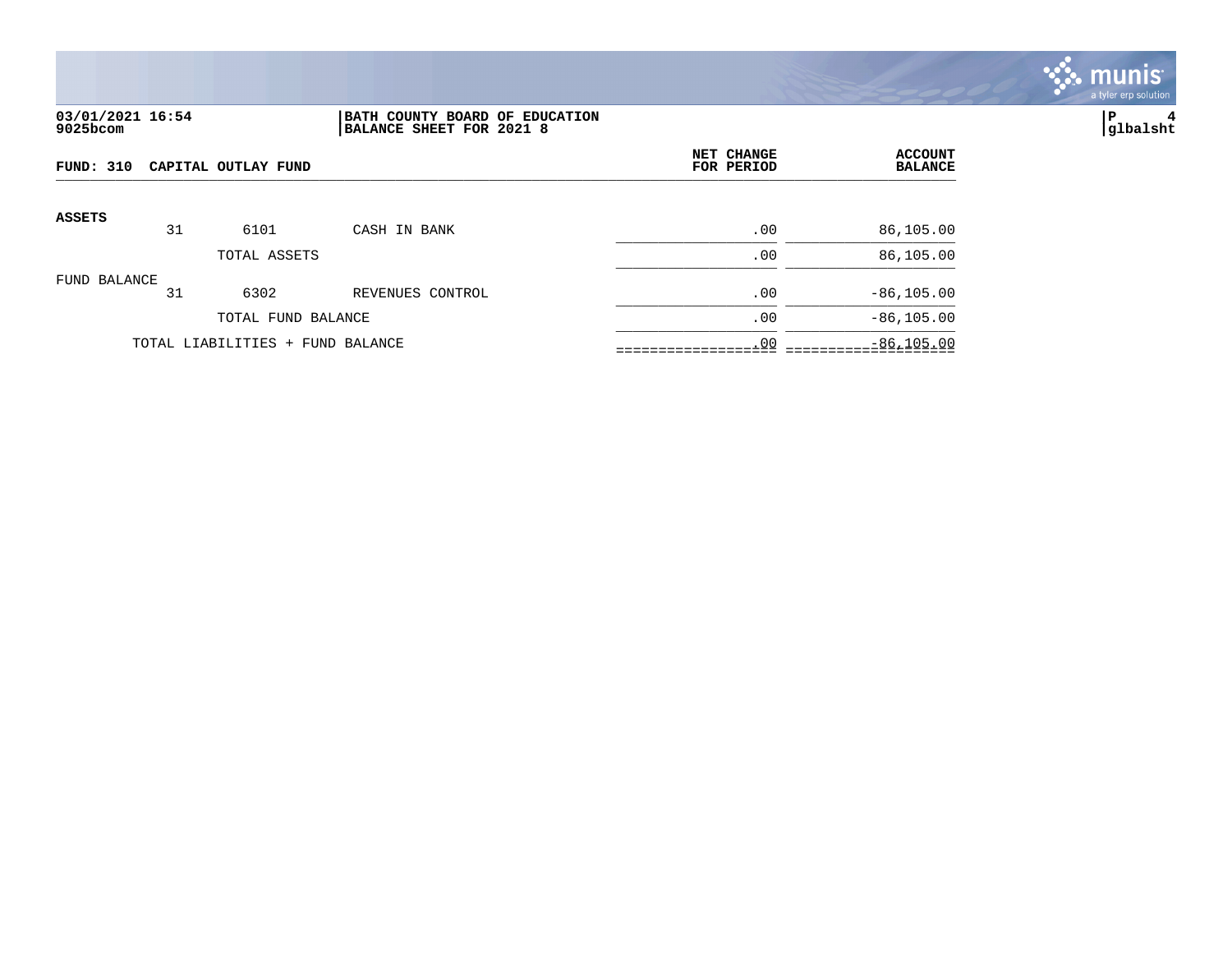

#### **03/01/2021 16:54 |BATH COUNTY BOARD OF EDUCATION |P 5 9025bcom |BALANCE SHEET FOR 2021 8 |glbalsht**

| FUND: 320                           |                      | BUILDING FUND (5 CENT LEVY)  |                                                                                                  | NET CHANGE<br>FOR PERIOD | <b>ACCOUNT</b><br><b>BALANCE</b>                                   |
|-------------------------------------|----------------------|------------------------------|--------------------------------------------------------------------------------------------------|--------------------------|--------------------------------------------------------------------|
| <b>ASSETS</b>                       | 32                   | 6101                         | CASH IN BANK                                                                                     | .00                      | 65,974.43                                                          |
|                                     |                      | TOTAL ASSETS                 |                                                                                                  | .00                      | 65,974.43                                                          |
| FUND BALANCE                        | 32<br>32<br>32<br>32 | 6302<br>7602<br>8737<br>8738 | REVENUES CONTROL<br>EXPENDITURES CONTROL<br>RESTRICTED - OTHER<br>RESTRICTED-SFCC ESCROW-CURRENT | .00<br>.00<br>.00<br>.00 | $-1,128,000.00$<br>1, 183, 596. 29<br>$-21,991.10$<br>$-99.579.62$ |
|                                     | TOTAL FUND BALANCE   |                              |                                                                                                  | .00                      | $-65, 974.43$                                                      |
| TOTAL LIABILITIES +<br>FUND BALANCE |                      |                              | .00                                                                                              | $-65, 974.43$            |                                                                    |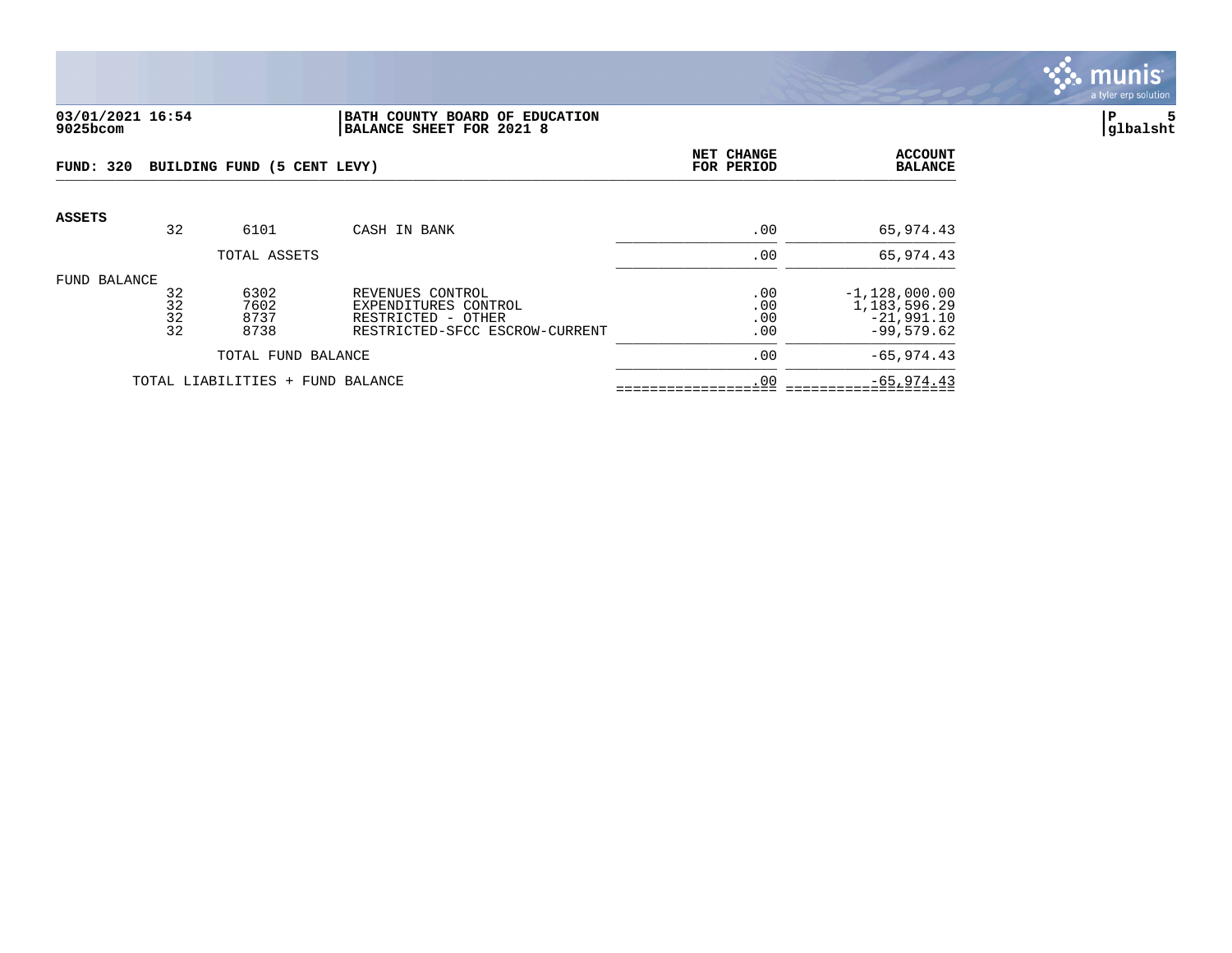

## **03/01/2021 16:54 |BATH COUNTY BOARD OF EDUCATION |P 6 9025bcom |BALANCE SHEET FOR 2021 8 |glbalsht**

| <b>FUND: 360</b> |          | CONSTRUCTION FUND                | NET CHANGE<br>FOR PERIOD                              | <b>ACCOUNT</b><br><b>BALANCE</b> |                            |
|------------------|----------|----------------------------------|-------------------------------------------------------|----------------------------------|----------------------------|
| <b>ASSETS</b>    |          |                                  |                                                       |                                  |                            |
|                  | 36       | 6101                             | CASH IN BANK                                          | 36,734.00                        | 53, 115. 44                |
|                  |          | TOTAL ASSETS                     |                                                       | 36,734.00                        | 53, 115. 44                |
| LIABILITIES      | 36       | 7421A                            | ACCOUNTS PAYABLE ACI                                  | .00                              | $-749.00$                  |
|                  | 36       | 7603                             | PURCHASE OBLIGATIONS                                  | 19,040.47                        | 21,040.47                  |
|                  |          | TOTAL LIABILITIES                |                                                       | 19,040.47                        | 20,291.47                  |
| FUND BALANCE     |          |                                  |                                                       |                                  |                            |
|                  | 36<br>36 | 7602<br>8735                     | EXPENDITURES CONTROL<br>RESTRICTED-FUTURE CONSTR BG-1 | $-36,734.00$<br>.00              | 42,009.91<br>$-94, 376.35$ |
|                  | 36       | 8753                             | ASSIGNED-PURCH OBL - CURRENT                          | $-19,040.47$                     | $-21,040.47$               |
|                  |          | TOTAL FUND BALANCE               |                                                       | $-55,774.47$                     | $-73,406.91$               |
|                  |          | TOTAL LIABILITIES + FUND BALANCE |                                                       | $-36,734.00$                     | $-53, 115.44$              |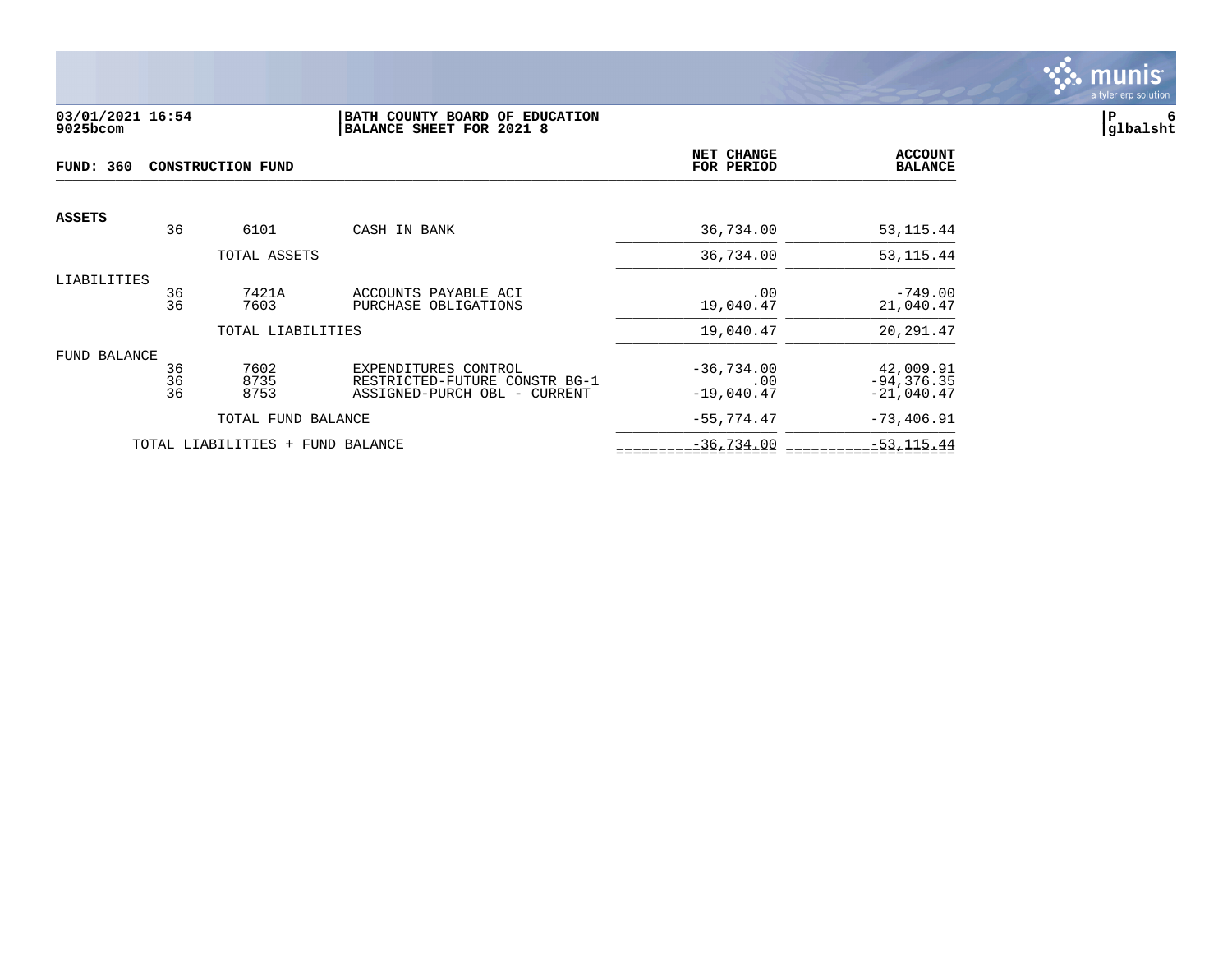

#### **03/01/2021 16:54 |BATH COUNTY BOARD OF EDUCATION |P 7 9025bcom |BALANCE SHEET FOR 2021 8 |glbalsht**

| FUND: 400           |                   | DEBT SERVICE FUND                |                                                                             | NET CHANGE<br>FOR PERIOD     | <b>ACCOUNT</b><br><b>BALANCE</b>                  |
|---------------------|-------------------|----------------------------------|-----------------------------------------------------------------------------|------------------------------|---------------------------------------------------|
| LIABILITIES         | 40                | 7603                             | PURCHASE OBLIGATIONS                                                        | 162,311.16                   | 162, 311.16                                       |
|                     | TOTAL LIABILITIES |                                  |                                                                             |                              | 162, 311.16                                       |
| <b>FUND BALANCE</b> | 40<br>40<br>40    | 6302<br>7602<br>8753             | REVENUES CONTROL<br>EXPENDITURES CONTROL<br>ASSIGNED-PURCH OBL -<br>CURRENT | .00<br>.00<br>$-162, 311.16$ | $-1,183,596.29$<br>1,183,596.29<br>$-162, 311.16$ |
|                     |                   | TOTAL FUND BALANCE               |                                                                             | $-162, 311.16$               | $-162, 311.16$                                    |
|                     |                   | TOTAL LIABILITIES + FUND BALANCE |                                                                             | .00                          | .00                                               |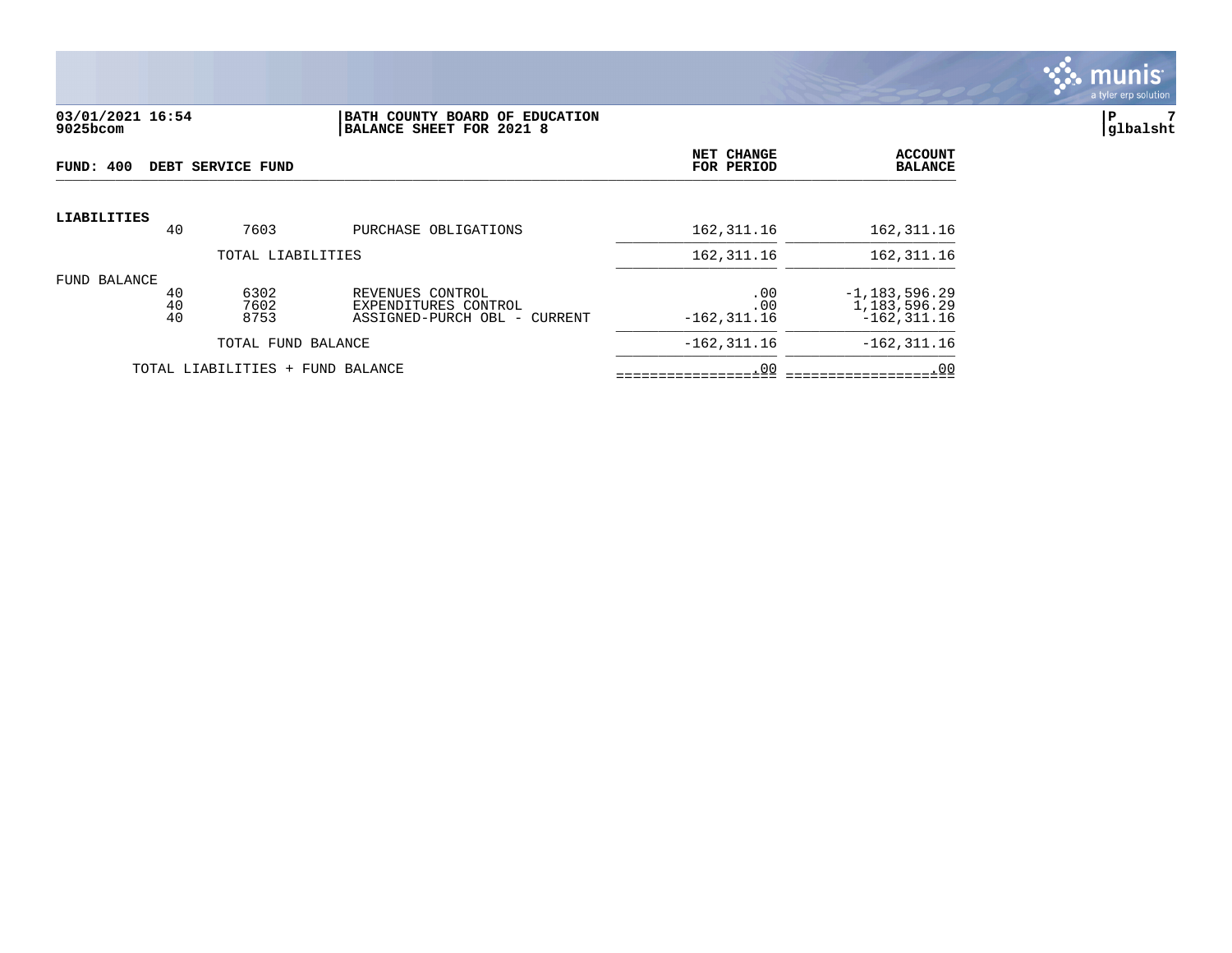

# **03/01/2021 16:54 |BATH COUNTY BOARD OF EDUCATION |P 8 9025bcom |BALANCE SHEET FOR 2021 8 |glbalsht**

| FUND: 51            | FOOD SERVICE FUND                |                                                   |                                                                                                                                                            |                                                   | <b>ACCOUNT</b><br><b>BALANCE</b>                                                         |
|---------------------|----------------------------------|---------------------------------------------------|------------------------------------------------------------------------------------------------------------------------------------------------------------|---------------------------------------------------|------------------------------------------------------------------------------------------|
| <b>ASSETS</b>       |                                  |                                                   |                                                                                                                                                            |                                                   |                                                                                          |
|                     | 51<br>51<br>51<br>51             | 6101<br>6171<br>64000<br>6400P                    | CASH IN BANK<br>INVENTORIES FOR CONSUMPTION<br>DEF OUTFLOW OF RESOURCES<br>DEF OUTFLOW OF RESOURCES                                                        | 27,508.25<br>.00<br>.00<br>.00                    | 2,050,890.09<br>2,438.11<br>71,769.65<br>267,788.83                                      |
|                     |                                  | TOTAL ASSETS                                      |                                                                                                                                                            | 27,508.25                                         | 2,392,886.68                                                                             |
| LIABILITIES         |                                  |                                                   |                                                                                                                                                            |                                                   |                                                                                          |
|                     | 51<br>51<br>51<br>51<br>51<br>51 | 7421A<br>75410<br>7541P<br>7603<br>77000<br>7700P | ACCOUNTS PAYABLE ACI<br>NET PENSION LIABILITY<br>NET PENSION LIABILITY<br>PURCHASE OBLIGATIONS<br>INFLOW OF RESOURCES<br>DEF<br>DEF<br>INFLOW OF RESOURCES | 750.00<br>.00<br>.00<br>$-3,967.75$<br>.00<br>.00 | .00<br>$-274, 400.78$<br>$-1,029,917.59$<br>120,825.00<br>$-72, 165.90$<br>$-93, 535.51$ |
|                     |                                  | TOTAL LIABILITIES                                 |                                                                                                                                                            | $-3, 217.75$                                      | $-1, 349, 194.78$                                                                        |
| <b>FUND BALANCE</b> | 51                               | 6302                                              | REVENUES CONTROL                                                                                                                                           | $-129,011.91$                                     | $-2, 753, 469.77$                                                                        |
|                     | 51<br>51<br>51<br>51<br>51       | 7602<br>87370<br>8737P<br>8739<br>8753            | EXPENDITURES CONTROL<br>RESTRICTED - OTHER<br>RESTRICTED-OTHER<br>RESTRICTED-NET ASSETS<br>ASSIGNED-PURCH OBL - CURRENT                                    | 100,753.66<br>.00<br>.00<br>.00<br>3,967.75       | 802,816.94<br>274,797.03<br>855,664.27<br>$-102,675.37$<br>$-120,825.00$                 |
|                     |                                  | TOTAL FUND BALANCE                                |                                                                                                                                                            | $-24, 290.50$                                     | $-1,043,691.90$                                                                          |
|                     |                                  | TOTAL LIABILITIES + FUND BALANCE                  |                                                                                                                                                            | $-27,508.25$                                      | $-2, 392, 886.68$                                                                        |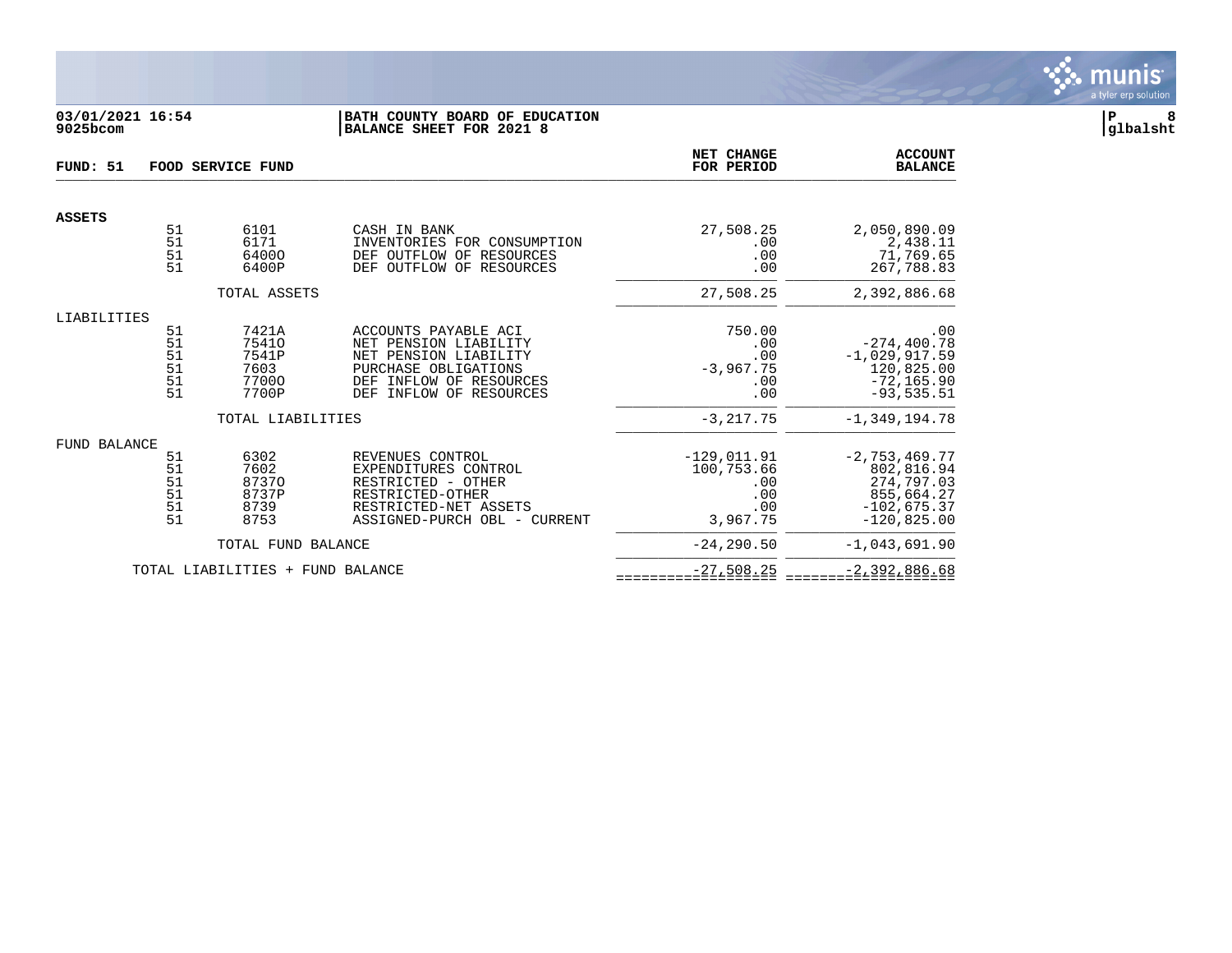

# **03/01/2021 16:54 |BATH COUNTY BOARD OF EDUCATION |P 9 9025bcom |BALANCE SHEET FOR 2021 8 |glbalsht**

| FUND: 52      | CHILD CARE                                                |                                                               | NET CHANGE<br>FOR PERIOD                                                                                                                            | <b>ACCOUNT</b><br><b>BALANCE</b>                            |                                                                                            |
|---------------|-----------------------------------------------------------|---------------------------------------------------------------|-----------------------------------------------------------------------------------------------------------------------------------------------------|-------------------------------------------------------------|--------------------------------------------------------------------------------------------|
| <b>ASSETS</b> |                                                           |                                                               |                                                                                                                                                     |                                                             |                                                                                            |
|               | 52<br>52<br>52                                            | 6101<br>64000<br>6400P                                        | CASH IN BANK<br>OUTFLOW OF<br>DEF<br>RESOURCES<br>OUTFLOW<br>OF<br>DEF<br>RESOURCES                                                                 | $-6,841.34$<br>.00<br>.00                                   | 28, 213.91<br>17,500.82<br>65,623.85                                                       |
|               |                                                           | TOTAL ASSETS                                                  |                                                                                                                                                     | $-6,841.34$                                                 | 111,338.58                                                                                 |
| LIABILITIES   | 52<br>52<br>52<br>$\begin{array}{c} 52 \\ 52 \end{array}$ | 75410<br>7541P<br>7603<br>77000<br>7700P<br>TOTAL LIABILITIES | NET PENSION LIABILITY<br>NET PENSION LIABILITY<br>PURCHASE OBLIGATIONS<br>INFLOW OF RESOURCES<br>DEF<br>INFLOW OF RESOURCES<br>DEF                  | .00<br>.00<br>1,000.00<br>.00<br>.00<br>1,000.00            | $-70,087.25$<br>$-137,638.81$<br>1,322.67<br>$-16,836.16$<br>$-24,619.73$<br>$-247,859.28$ |
| FUND BALANCE  | 52<br>52<br>52<br>52<br>52<br>52<br>52                    | 6302<br>7602<br>87370<br>8737P<br>8739<br>8753                | REVENUES CONTROL<br>EXPENDITURES CONTROL<br>RESTRICTED - OTHER<br>RESTRICTED-OTHER PENSION<br>RESTRICTED-NET ASSETS<br>ASSIGNED-PURCH OBL - CURRENT | $-2,672.00$<br>9,513.34<br>.00<br>.00<br>.00<br>$-1,000.00$ | $-86, 147.39$<br>80,502.84<br>69,422.59<br>96,634.69<br>$-22,569.36$<br>$-1,322.67$        |
|               |                                                           | TOTAL FUND BALANCE                                            |                                                                                                                                                     | 5,841.34                                                    | 136,520.70                                                                                 |
|               |                                                           | TOTAL LIABILITIES +                                           | FUND BALANCE                                                                                                                                        | 6,841.34                                                    | $-111, 338.58$                                                                             |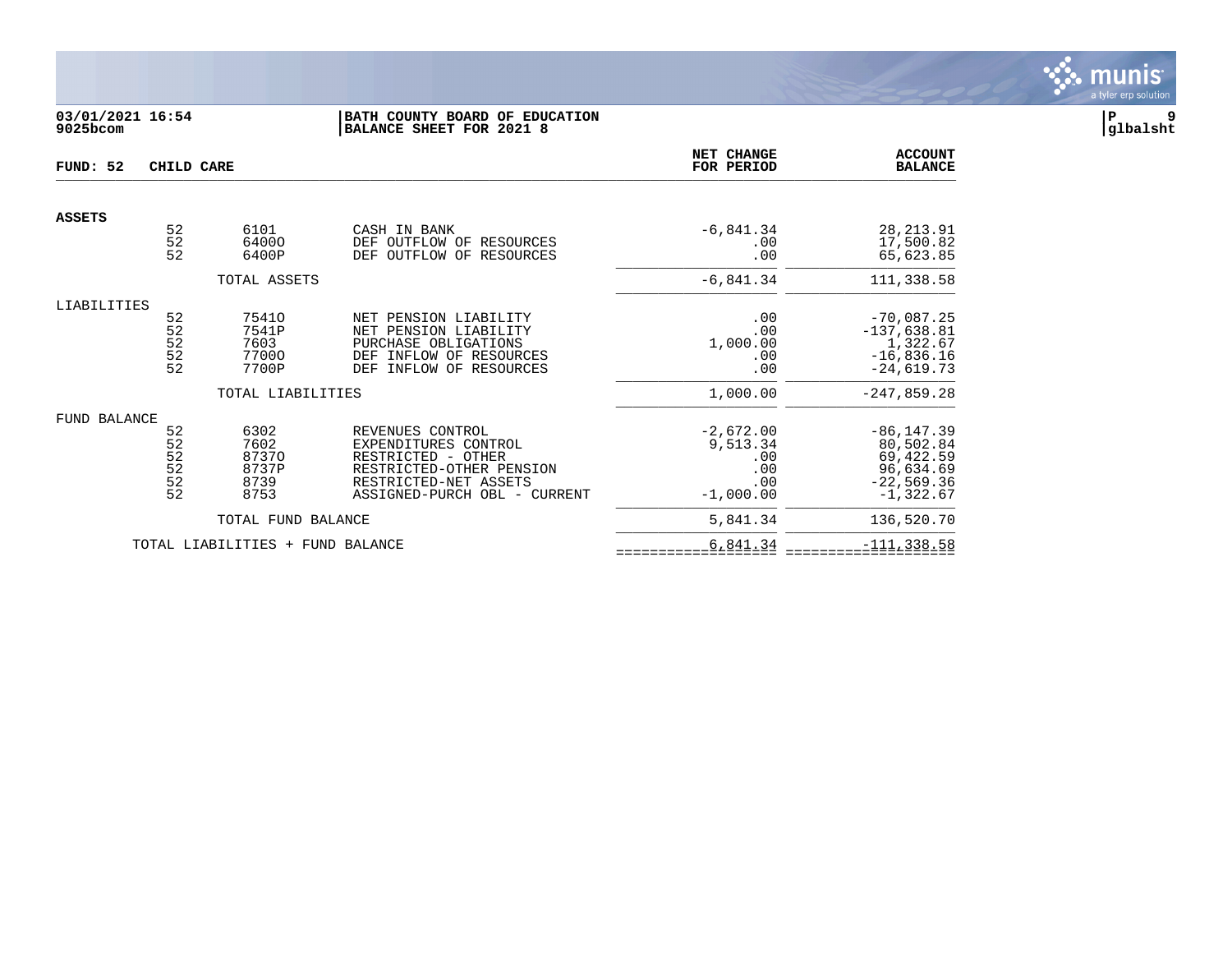

# **03/01/2021 16:54 |BATH COUNTY BOARD OF EDUCATION |P 10 9025bcom |BALANCE SHEET FOR 2021 8 |glbalsht**

| FUND: 53      | <b>PRESCHOOL</b> |                                  |                                                      | NET CHANGE<br>FOR PERIOD | <b>ACCOUNT</b><br><b>BALANCE</b> |
|---------------|------------------|----------------------------------|------------------------------------------------------|--------------------------|----------------------------------|
| <b>ASSETS</b> | 53               | 6101                             | CASH IN BANK                                         | $-145.82$                | $-867.99$                        |
|               |                  | TOTAL ASSETS                     |                                                      | $-145.82$                | $-867.99$                        |
| LIABILITIES   |                  |                                  |                                                      |                          |                                  |
|               | 53               | 7603                             | PURCHASE OBLIGATIONS                                 | 73.93                    | 73.93                            |
|               |                  | TOTAL LIABILITIES                |                                                      | 73.93                    | 73.93                            |
| FUND BALANCE  |                  |                                  |                                                      |                          |                                  |
|               | 53               | 6302                             | REVENUES CONTROL                                     | .00                      | $-493.51$                        |
|               | 53<br>53         | 7602<br>8753                     | EXPENDITURES CONTROL<br>ASSIGNED-PURCH OBL - CURRENT | 145.82<br>$-73.93$       | 1,361.50<br>$-73.93$             |
|               |                  | TOTAL FUND BALANCE               |                                                      | 71.89                    | 794.06                           |
|               |                  | TOTAL LIABILITIES + FUND BALANCE |                                                      | 145.82                   | 867.99                           |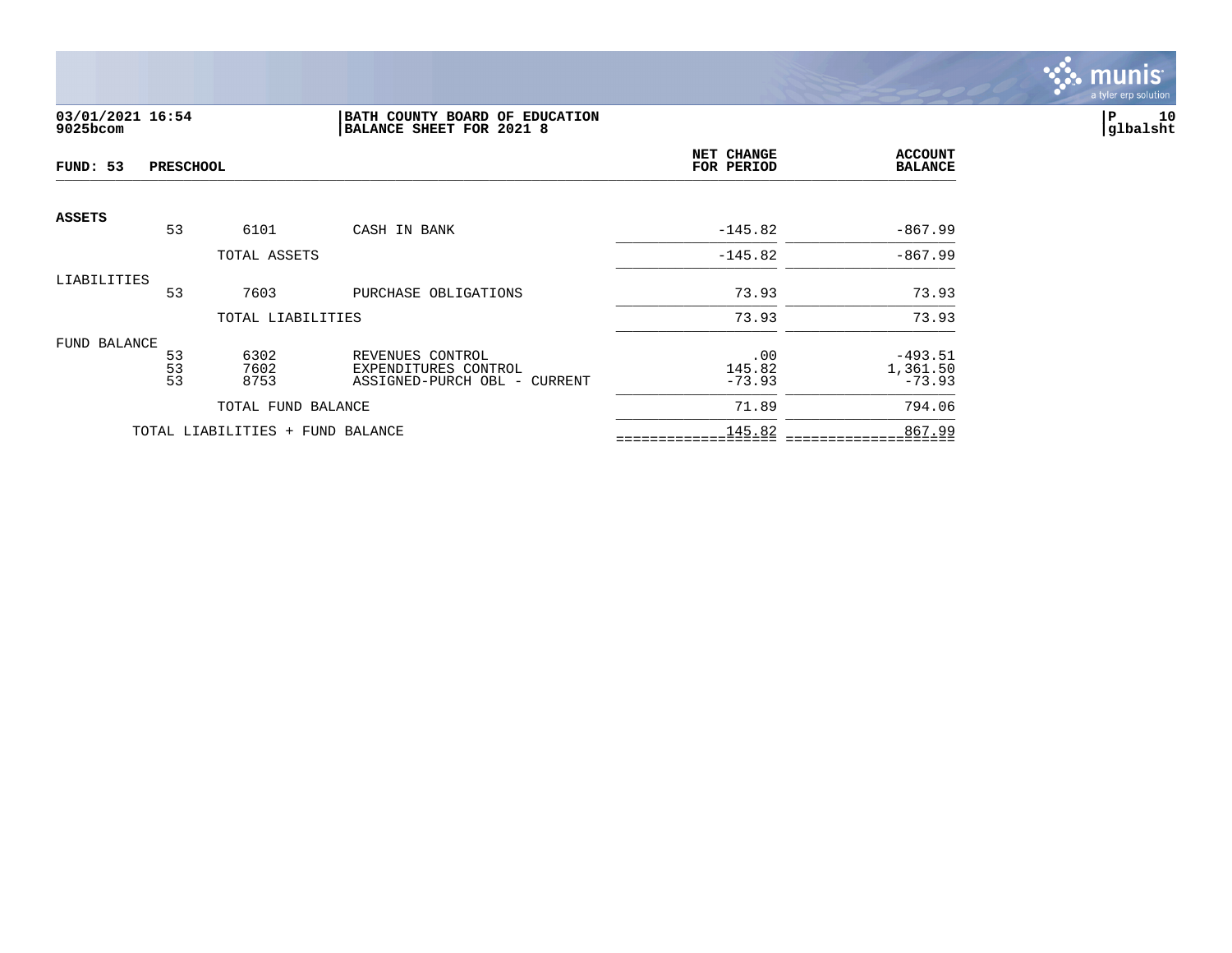

## **03/01/2021 16:54 |BATH COUNTY BOARD OF EDUCATION |P 11 9025bcom |BALANCE SHEET FOR 2021 8 |glbalsht**

| FUND: 7000 TRUST/AGENCY FUNDS |          |                                  |                                             | NET CHANGE<br>FOR PERIOD | <b>ACCOUNT</b><br><b>BALANCE</b> |
|-------------------------------|----------|----------------------------------|---------------------------------------------|--------------------------|----------------------------------|
| <b>ASSETS</b>                 | 70       | 6101                             | CASH IN BANK                                | 109.36                   | 41,179.83                        |
|                               |          | TOTAL ASSETS                     |                                             | 109.36                   | 41,179.83                        |
| FUND BALANCE                  | 70<br>70 | 6302<br>8730                     | REVENUES CONTROL<br>RESTRICTED FUND BALANCE | $-109.36$<br>.00         | $-21,629.13$<br>$-19,550.70$     |
|                               |          | TOTAL FUND BALANCE               |                                             | $-109.36$                | $-41, 179.83$                    |
|                               |          | TOTAL LIABILITIES + FUND BALANCE |                                             | $-109.36$                | $-41, 179.83$                    |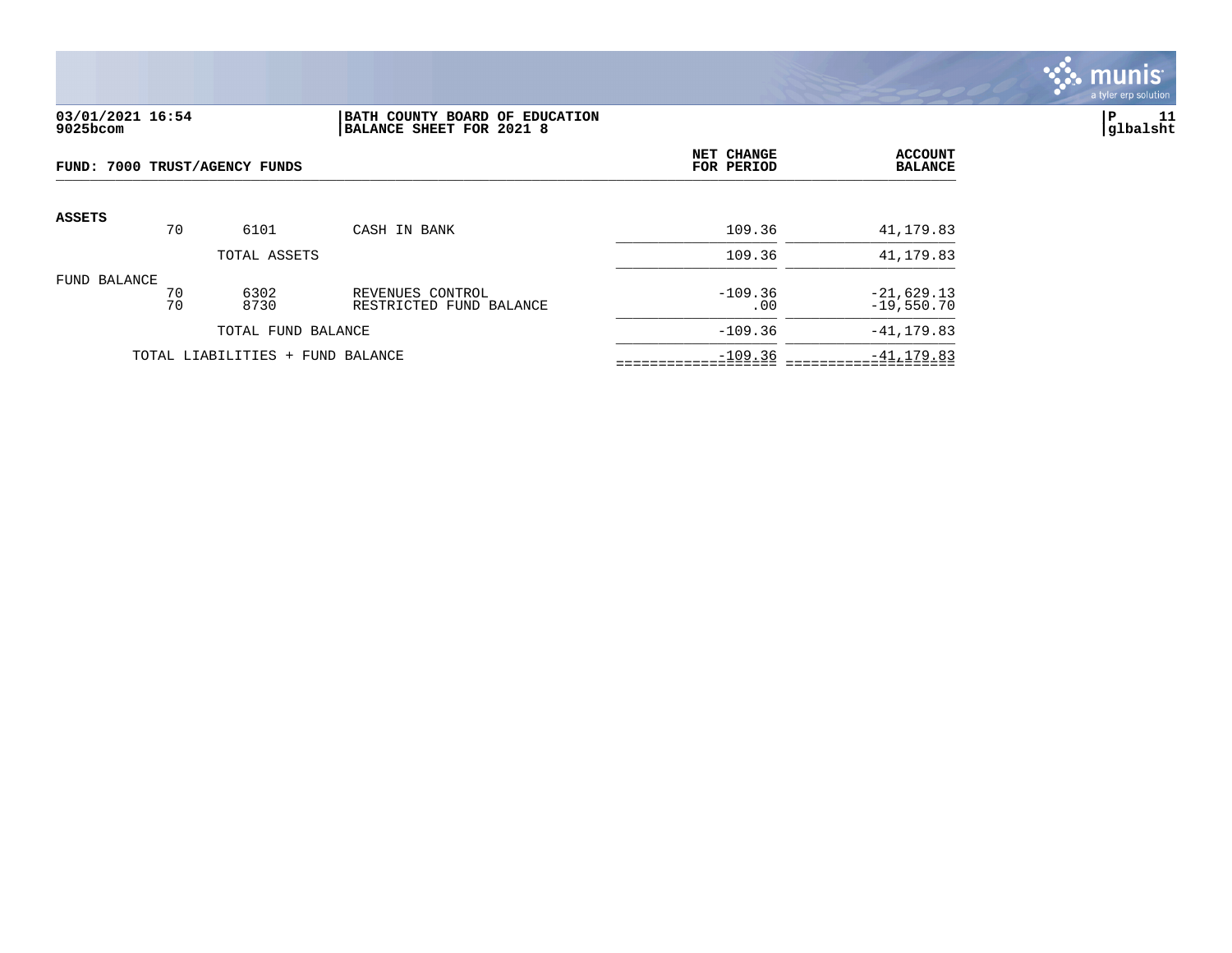

## **03/01/2021 16:54 |BATH COUNTY BOARD OF EDUCATION |P 12 9025bcom |BALANCE SHEET FOR 2021 8 |glbalsht**

| FUND: 8       |          | <b>GOVERNMENTAL ASSETS</b>       |                                                                | NET CHANGE<br>FOR PERIOD | <b>ACCOUNT</b><br><b>BALANCE</b>  |
|---------------|----------|----------------------------------|----------------------------------------------------------------|--------------------------|-----------------------------------|
| <b>ASSETS</b> |          |                                  |                                                                |                          |                                   |
|               | 80       | 6201                             | LAND                                                           | .00                      | 518,316.60                        |
|               | 80       | 6211                             | LAND<br>IMPROVEMENTS                                           | .00                      | 1,124,210.27                      |
|               | 80       | 6212<br>6221                     | ACCUM DEPR LAND IMPROVEMENTS<br>BUILDINGS & BLDING IMPROVEMENT | .00                      | $-964,010.70$                     |
|               | 80<br>80 | 6222                             | ACCUM DEPR BLDG IMPROVMENTS                                    | .00<br>.00               | 45,984,138.97<br>$-11,872,194.02$ |
|               | 80       | 6231                             | TECHNOLOGY EOUIPMENT                                           | .00                      | 1,887,314.99                      |
|               | 80       | 6232                             | ACCUM DEPR TECHNOLOGY EOUIP                                    | .00                      | $-1,606,188.02$                   |
|               | 80       | 6241                             | VEHICLES                                                       | .00                      | 3,849,626.19                      |
|               | 80       | 6242                             | ACCUM DEPR VEHICLES                                            | .00                      | $-2,919,979.38$                   |
|               | 80       | 6251                             | GENERAL EOUIPMENT                                              | .00                      | 861, 327.28                       |
|               | 80       | 6252                             | ACCUM DEPR GENERAL EQUIP                                       | .00                      | $-721,657.49$                     |
|               |          | TOTAL ASSETS                     |                                                                | .00                      | 36, 140, 904.69                   |
| FUND BALANCE  |          |                                  |                                                                |                          |                                   |
|               | 80       | 7602                             | EXPENDITURES CONTROL                                           | .00                      | 807.22                            |
|               | 80       | 8710                             | INVESTMENTS GOVERNMENTAL ASSET                                 | .00                      | $-36, 141, 711.91$                |
|               |          | TOTAL FUND BALANCE               |                                                                | .00                      | $-36, 140, 904.69$                |
|               |          | TOTAL LIABILITIES + FUND BALANCE |                                                                | .00                      | $-36, 140, 904.69$                |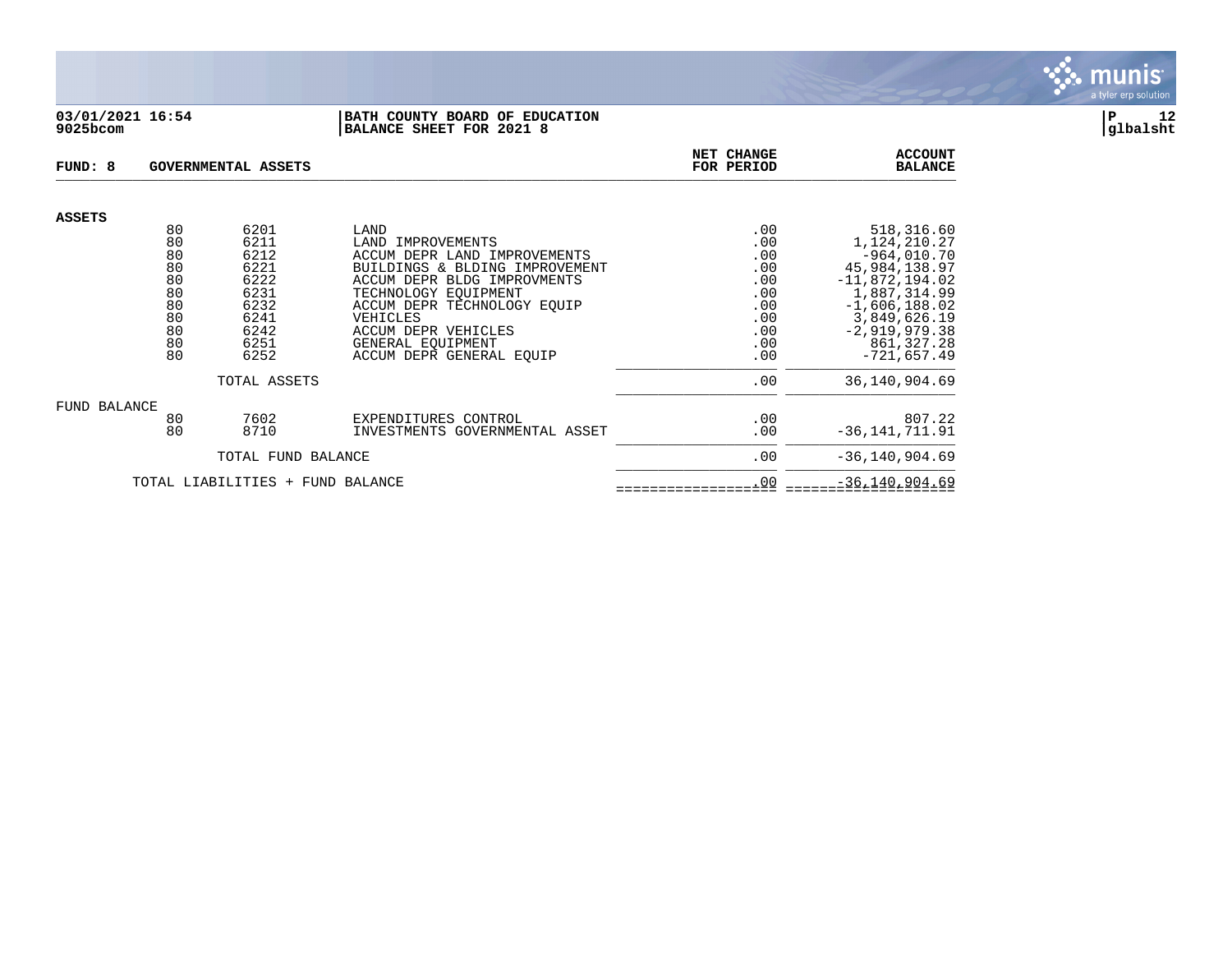

# **03/01/2021 16:54 |BATH COUNTY BOARD OF EDUCATION |P 13 9025bcom |BALANCE SHEET FOR 2021 8 |glbalsht**

| FUND: 81                         |                                  | FOOD SERVICE ASSETS                          |                                                                                                                                         | NET CHANGE<br>FOR PERIOD               | <b>ACCOUNT</b><br><b>BALANCE</b>                                                     |
|----------------------------------|----------------------------------|----------------------------------------------|-----------------------------------------------------------------------------------------------------------------------------------------|----------------------------------------|--------------------------------------------------------------------------------------|
| <b>ASSETS</b>                    | 81<br>81                         | 6221<br>6222                                 | BUILDINGS & BLDING IMPROVEMENT<br>ACCUM DEPR BLDG IMPROVMENTS                                                                           | .00<br>.00                             | 308,000.00<br>$-74, 433.33$                                                          |
|                                  | 81<br>81<br>81<br>81<br>81<br>81 | 6231<br>6232<br>6241<br>6242<br>6251<br>6252 | TECHNOLOGY EOUIPMENT<br>ACCUM DEPR TECHNOLOGY EOUIP<br>VEHICLES<br>ACCUM DEPR VEHICLES<br>GENERAL EOUIPMENT<br>ACCUM DEPR GENERAL EQUIP | .00<br>.00<br>.00<br>.00<br>.00<br>.00 | 5,212.63<br>$-3,973.90$<br>35,895.00<br>$-19,886.75$<br>616, 188.39<br>$-501.972.35$ |
| TOTAL ASSETS                     |                                  |                                              |                                                                                                                                         | .00                                    | 365,029.69                                                                           |
| FUND BALANCE                     | 81                               | 8711                                         | INVESTMENT BUSINESS ASSETS                                                                                                              | .00                                    | $-365,029.69$                                                                        |
|                                  | TOTAL FUND BALANCE               |                                              |                                                                                                                                         | .00                                    | $-365,029.69$                                                                        |
| TOTAL LIABILITIES + FUND BALANCE |                                  |                                              |                                                                                                                                         | .00                                    | $-365,029.69$                                                                        |